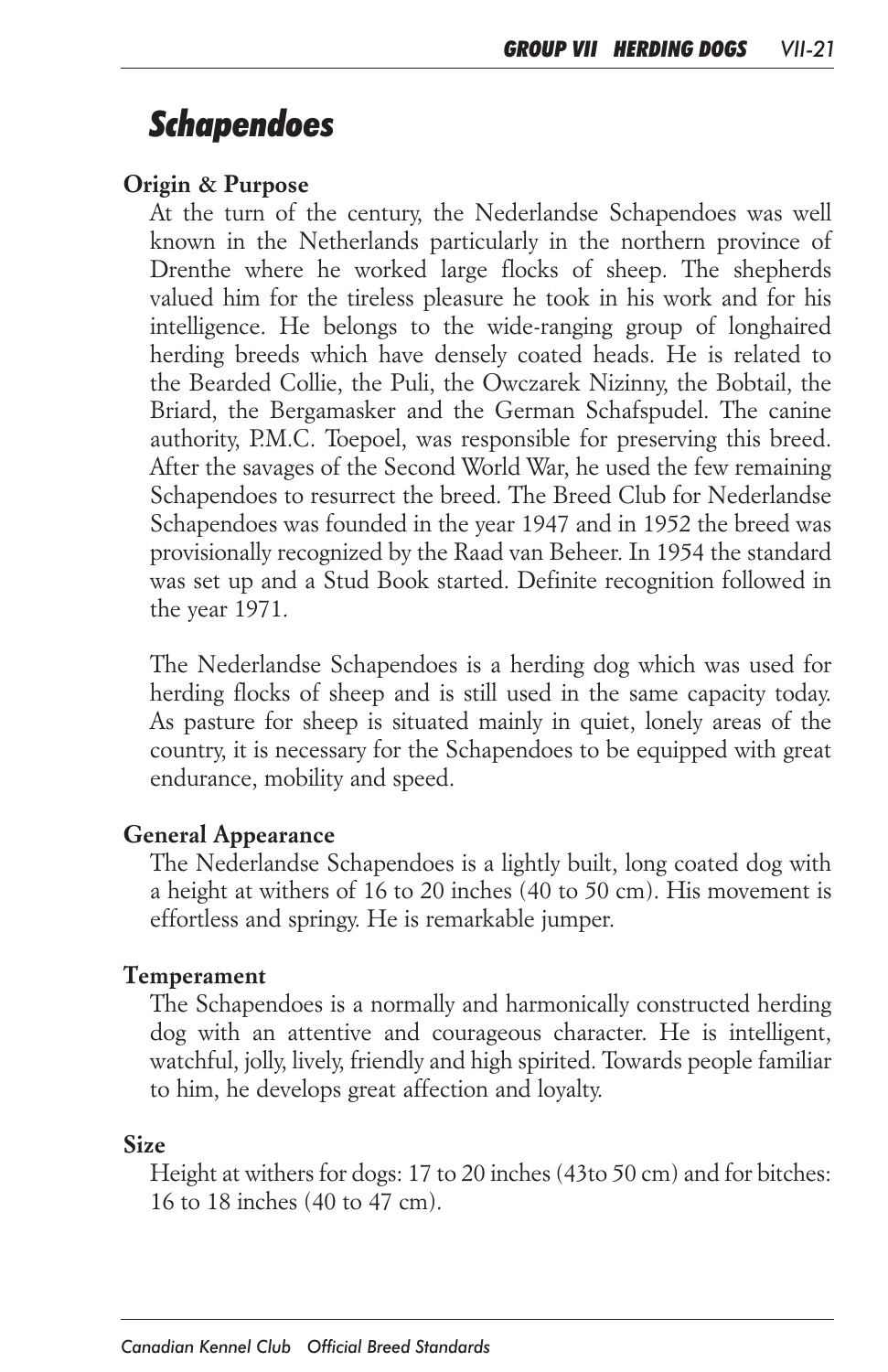#### *Coat & Colour*

*Coat: The Schapendoes has a thick coat with sufficient undercoat.*  The coat is long, a good 2.7 inches (7 cm) or more in the region of *the hindquarters. It is not smooth, but lightly waved. Definitely curly, frizzy hair is not permitted. The hairs grow very densely together; they are fine and dry, but above all, never silky. The coat, where it is long, is inclined to stand off in tufts, giving the Schapendoes a large girth, especially at the rear. The Schapendoes has a tremendous top knot, moustache and beard.*

*Colour: All colours are permitted. Preference is given to blue-grey to black.*

# *Head*

*The abundant growth of hair gives the head the appearance of looking*  bigger and, in particular, broader. Skull: almost flat with a moderate *frontal furrow and strongly defined superciliary arches. It is fairly broad in proportion to its length, the width is slightly greater than the distance between the stop and the occiput. Stop: clearly defined but not steep. Nose: the bridge of the nose is placed a little lower than the line of the skull. Muzzle: is shorter than the distance between the stop and the occiput. The foreface tapers hardly, remains deep and ends broadly, being only slightly rounded at its end. Seen from the side,*  with jaw closed, the lower jaw must be clearly visible. Teeth: normally *developed scissor bite. Cheeks: the zygomatic arches are strongly*  prominent. Eyes: the eyes are fairly large, round and set into the socket *in a normal position. They are placed more to the front than the side of the head. Their colour is brown; they should not give the impression of being black. The white of the eye should only be visible when the*  dog looks hard to one side. The expression is open minded, honest and lively. Shape, colour and expression are very characteristic for the *breed. Ears: these are set on fairly high and are neither large nor fleshy. They hang free, but not close to the head. They are amply feathered and mobile, but should not protrude beyond the outline of the skull.*

## *Neck*

*The head is carried high on a strong, clean neck.*

## *Forequarters*

*The front legs are straight and lightly boned. Good angulation of the front legs should emphasize the fore-chest. Pasterns: Springy.*